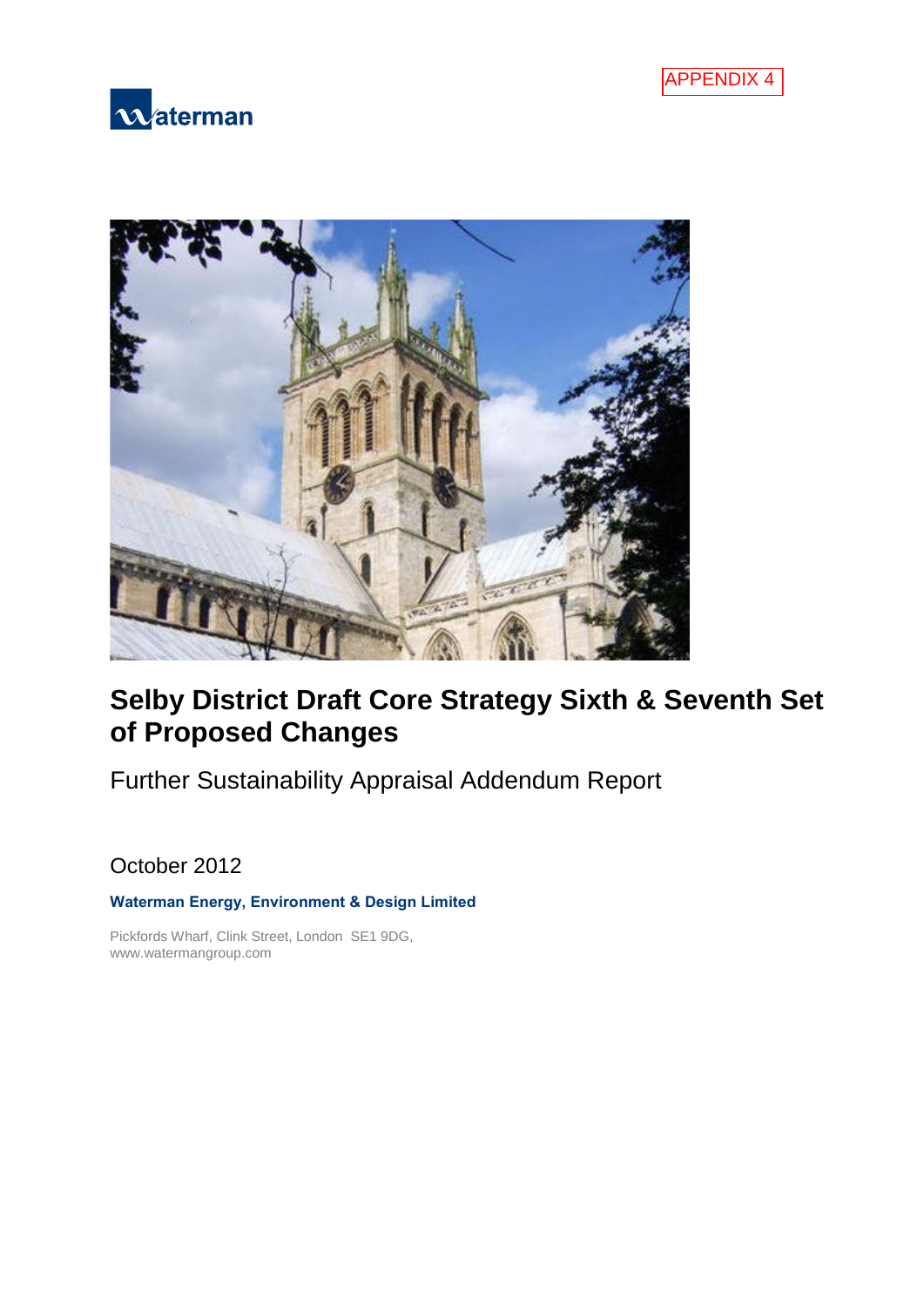

## **Non-Technical Summary**

The Selby District Core Strategy will set out the long-term spatial vision, objectives and strategy for the District and provide a framework for delivering development for the period up to 2027. A Sustainability Appraisal (SA) of the Draft Core Strategy was undertaken by Waterman Energy, Environment & Design Ltd on behalf of Selby District Council (SDC) in December 2010. The Submission Draft Core Strategy was submitted to the Secretary of State in May 2011. Following an Examination in Public in September 2011, changes, known as the fifth set of changes, were made to the Submission Draft Core Strategy by SDC to address comments and concerns raised by the Inspector. Waterman undertook a SA of the Submission Draft Core Strategy incorporating the fifth set of proposed changes in December 2011. In particular revised Policies CP2 and CP3 and new Policy CPXX were appraised.

Since consultation on the fifth set of changes, new national planning policy has been published and SDC has prepared further sets of changes (the sixth and seventh set of proposed changes) to respond to this new policy as well as address and strengthen the soundness of the Core Strategy as a result of further work undertaken by the SDC. The sixth set of changes was consulted on in June 2012 whilst the seventh set will be consulted on in November 2012. Waterman has therefore undertaken further SA work on the proposed changes.

Before appraising the new and revised policies, Waterman reviewed any changes in planning policy and baseline data to see whether these would change the SA framework against which the Core Strategy is assessed. Whilst there have been significant changes to planning policy, particularly at national level, the key sustainability issues for Selby District remain the same as previously identified in the aforementioned SA Reports of 2010 and 2011 and therefore no changes to the SA Framework were considered to be required. The SA Framework therefore remains set out below:

|                      | <b>Economic</b>                                                                                  | <b>Social</b>                                                                | <b>Environmental</b>                                                                                                                                                                                                                                                               |  |  |  |  |
|----------------------|--------------------------------------------------------------------------------------------------|------------------------------------------------------------------------------|------------------------------------------------------------------------------------------------------------------------------------------------------------------------------------------------------------------------------------------------------------------------------------|--|--|--|--|
|                      | Good quality<br>1.<br>employment<br>opportunities available<br>to all                            | 3. Education and training<br>opportunities to build<br>skills and capacities | 10. A transport network which maximises<br>access whilst minimising detrimental<br>effect                                                                                                                                                                                          |  |  |  |  |
|                      | Conditions which<br>$2^{\circ}$<br>enable business<br>success, economic<br>growth and investment | 4. Conditions and services<br>to engender good health                        | 11. A quality built environment and efficient<br>land use patterns that make good use<br>of derelict sites, minimise travel and<br>promote balanced development                                                                                                                    |  |  |  |  |
| <b>SA Objectives</b> |                                                                                                  | Safety and security for<br>5.<br>people and property                         | 12. Preserve, enhance and manage the<br>character and appearance of<br>archaeological sites, historic buildings,<br>Conservation Areas, historic parks and<br>gardens, battlefields and other<br>architectural and historically important<br>features and areas and their settings |  |  |  |  |
|                      |                                                                                                  | 6. Vibrant communities to<br>participate in decision-<br>making              | 13. A bio-diverse and attractive natural<br>environment                                                                                                                                                                                                                            |  |  |  |  |
|                      |                                                                                                  | 7. Culture, leisure and<br>recreation activities<br>available to all         | 14. Minimal pollution levels                                                                                                                                                                                                                                                       |  |  |  |  |

### **The SA Framework for the Core Strategy DPD**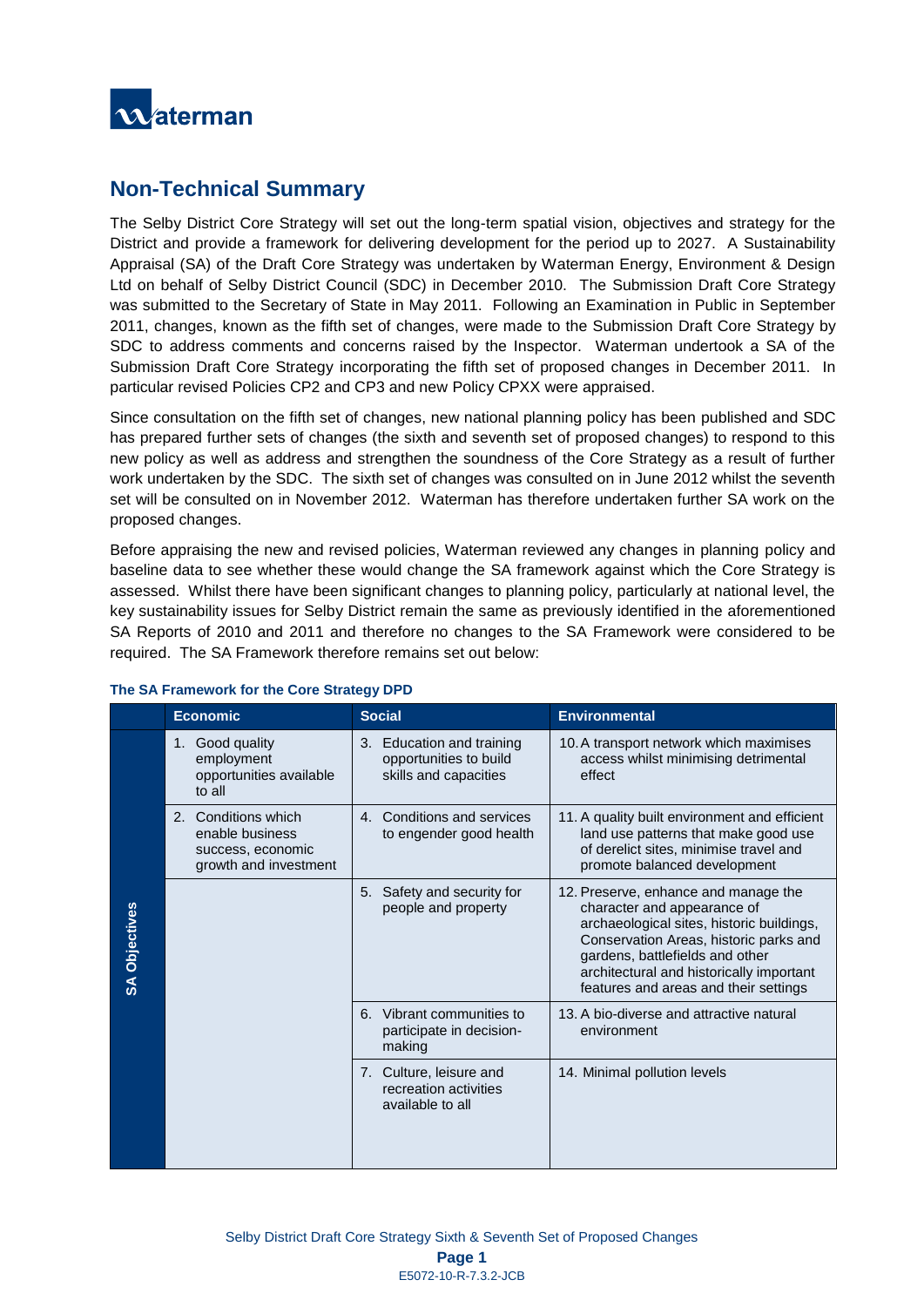

|                             | <b>Economic</b> | <b>Social</b>                               | <b>Environmental</b>                                                                              |  |  |
|-----------------------------|-----------------|---------------------------------------------|---------------------------------------------------------------------------------------------------|--|--|
| Objectives<br>$\frac{1}{2}$ |                 | 8. Quality housing available<br>to everyone | 15. Reduce greenhouse gas emissions and<br>a managed response to the effects of<br>climate change |  |  |
|                             |                 | Local needs met locally<br>9.               | 16. Reduce the risk of flooding to people<br>and property                                         |  |  |
|                             |                 |                                             | 17. Prudent and efficient use of resources                                                        |  |  |

The sixth and seventh set of proposed changes to the Core Strategy were appraised against the above SA Framework. The appraisal found that the changes either had neutral or beneficial sustainability effects. Sustainability implications of the proposed changes to the Core Strategy included:

- Improved compatibility between the revised Core Strategy Objectives and SA Objectives with Core Strategy Objective 12 now considered to be compatible with SA Objectives 4 and 6 due to the specific reference to health facilities and facilitating social interaction which are likely to assist in creating conditions that engender good health and result in vibrant communities;
- More positive effects on community vibrancy and meeting local needs through changes to CP1: Spatial Development Strategy;
- Reduced uncertainty in relation to flood risk from CP7: Travellers due to reference to national planning policy which requires land allocations for traveller communities to consider flood risk;
- Very positive effects on SA Objective 14: Minimal Pollution Levels from the changes in Policy CP15: Low Carbon and Renewable Energy and CP16: Design Quality due to enhanced or additional requirements for developments to consider pollution;
- Slightly positive effects on SA17: Efficient Use of Resources from the changes to CP15: Low Carbon and Renewable Energy due to the requirement to consider agricultural land in the allocation of future development sites;
- Slightly positive effects on SA7: Culture Leisure and recreational Activities as a result of the changes to CP16: Design Quality that encourage Public Rights of Way to be created or improved.

None of the changes were considered to result in any additional potentially negative effects than those identified previously as part of the 2010 SA Report or the 2011 SA Addendum Report. The changes to Policy CP9 which enable employment land to be redeveloped for other purposes if there is no reasonable prospect of it being used for employment, result in an uncertain effect on employment land provision in the medium to long term. However, monitoring the net loss of employment land as proposed by the Core Strategy, should enable additional employment land to be allocated if a shortfall is identified.

Whilst the majority of the sustainability effects were positive or neutral it is not considered that they change the assessment of cumulative impacts presented within the 2010 SA Report or 2011 SA Addendum.

The overall results of the appraisal of the Core Strategy Policies (as amended) are shown in the table overleaf.

The seventh set of proposed amendments to the Core Strategy and this SA Addendum Report will now be formally published for 6 weeks for consultation, after which the Examination in Public will be reconvened in February 2013.

Once the Core Strategy is adopted, a SA/SEA Post Adoption Statement will be prepared, which will explain how the sustainability appraisal and consultation process have influenced the final document. The Post Adoption Statement will also provide details of how monitoring will be carried out during implementation of the Core Strategy DPD.